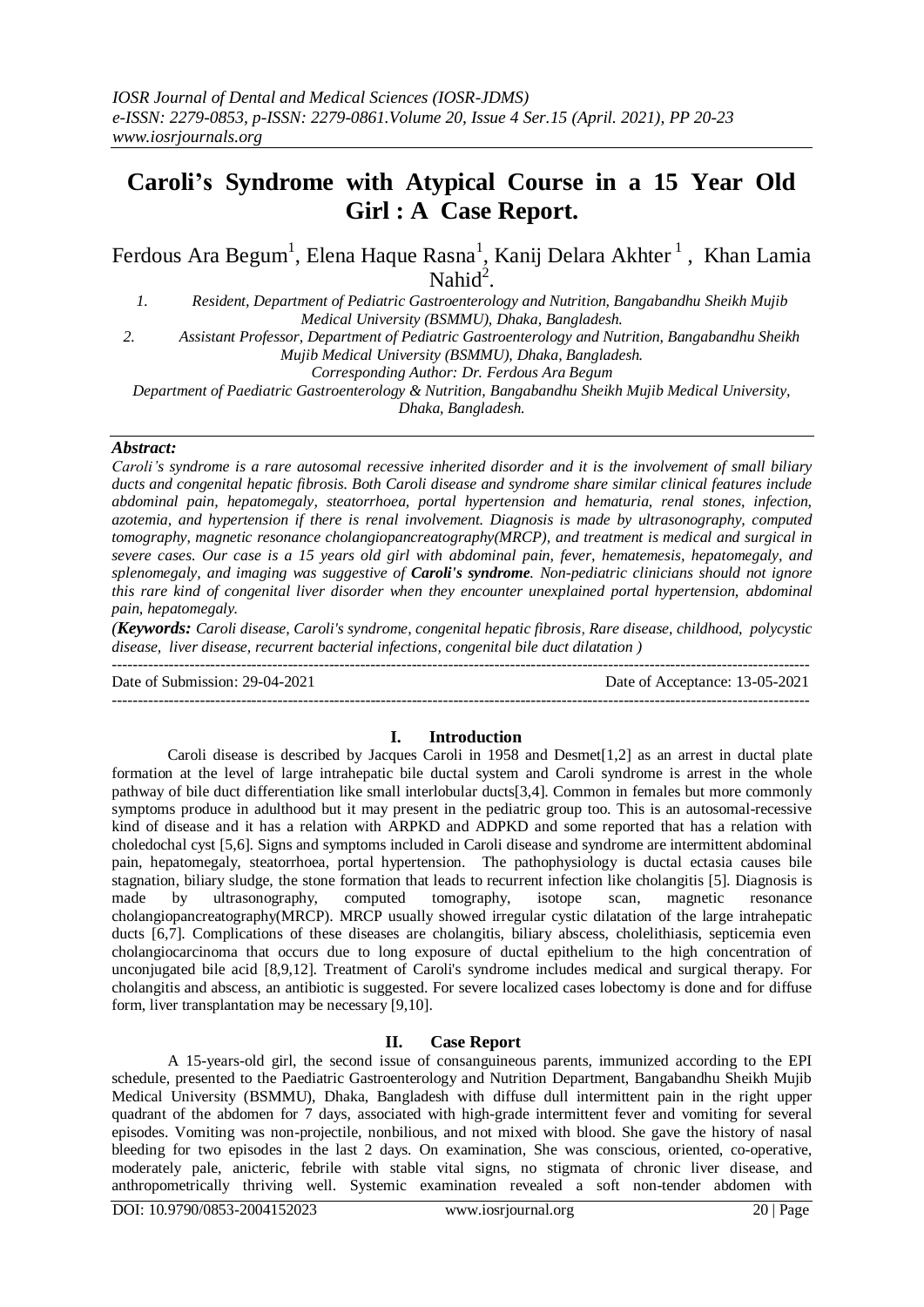splenomegaly(6cm) and hepatomegaly(2cm) [Figure 1] and absence of ascites, skin rash, or venous dilatation of the abdominal wall. The physical examination of other systems was normal. She was admitted to the hospital at 10 years of age with complaints of fever and hematemesis for several episodes and was diagnosed with Biliary cirrhosis due to Biliary ascariasis with Portal Hypertension.

Laboratory investigations are shown in [Table 1]. There was anemia with a high erythrocyte sedimentation rate. The liver function tests were **normal**. Regarding viral markers HBsAg, Anti HAV IgM, Anti HCV were negative. In imaging findings, an Ultrasonogram of the abdomen showed Hepatomegaly with coarse hepatic parenchymal echotexture, Mild splenomegaly with moderate ascites, findings are in favor CLD, Suggestive of small calculus / fragmented calcified dead worm in Gall Bladder, Suggestive of bilateral nephropathy and Mild pleural effusion(rt). Magnetic resonance cholangiopancreatogram [Figure 2] revealed diffuse small (<2cm) cystic dilatation of intrahepatic biliary ducts of both lobes of liver giving beaded appearance having central dot signs represent portal radical & communication with biliary tree suggestive of Caroli's disease.

| <b>Table 1: Laboratory investigations</b>       |                        |                                                                         |                          |
|-------------------------------------------------|------------------------|-------------------------------------------------------------------------|--------------------------|
| Investigation                                   | <b>Results</b>         | <b>Results</b>                                                          | Normal range             |
|                                                 | $1^{\rm st}$ admission | $2^{\rm nd}$ admission                                                  |                          |
| Complete Blood Count                            |                        |                                                                         |                          |
| Haemoglobin $(g/dL)$                            | 8.6                    | 6.2                                                                     | 11-16.5                  |
| Erythrocyte sedimentation rate (mm in $1st$ hr) | 62                     | 140                                                                     | Upto 20                  |
| White blood cell count (/cu mm)                 |                        |                                                                         |                          |
| Neutrophil (%)                                  | 6,000                  | 3,200                                                                   | 4,500-11,000             |
| Lymphocytes (%)                                 | 65                     | 58                                                                      | $40 - 75$                |
| Platelet count (/cu mm)                         | 26                     | 33                                                                      | 20-50                    |
|                                                 |                        | 150,000                                                                 | 150,000-400,000          |
|                                                 |                        |                                                                         |                          |
| Liver function tests                            |                        |                                                                         |                          |
| Total Bilirubin (mg/dl)                         | .9                     | 1                                                                       | $0.3 - 1.0$              |
| Serum albumin (gm/L)                            | 37                     | 43                                                                      | $34 - 50$                |
| Prothrombin Time (sec)                          | 11                     | 15.30                                                                   | $12-16$                  |
| International normalized ratio                  | 1.18                   | 1.28                                                                    | < 1.4                    |
| Alanine aminotransferase (U/L)                  | 36                     |                                                                         | $35 - 50$                |
| Alkaline phosphatase(U/L)                       | 37                     |                                                                         | $\overline{\phantom{a}}$ |
| Serum Lipase(U/L)                               |                        | 184                                                                     | $12 - 53$                |
|                                                 |                        |                                                                         |                          |
| Fecal Fat in stool (droplets/HPF)               | $8-10$                 | Upto 60                                                                 |                          |
| <b>Renal Function Test</b>                      |                        |                                                                         |                          |
| Complete urine analysis:                        |                        | Straw                                                                   |                          |
| Colour                                          |                        | $0-2/HPF$                                                               |                          |
| Pus cell                                        |                        | Nil                                                                     |                          |
| <b>RBC</b>                                      |                        | Not found                                                               |                          |
| Casts                                           |                        |                                                                         |                          |
|                                                 | .60                    | 1.005                                                                   | $0.5 - 1.1$              |
| Specific gravity                                |                        |                                                                         |                          |
| Serum creatinine(mg/dl)                         |                        |                                                                         |                          |
|                                                 |                        |                                                                         |                          |
| USG of whole Abdomen                            | Mildly coarse hepatic  | Hepatomegaly with coarse hepatic parenchymal                            |                          |
|                                                 | parenchyma, mild       | echotexture, mild splenomegaly with moderate ascities,                  |                          |
|                                                 | splenomegaly, mild     | findings are in favour CLD, suggestive of small                         |                          |
|                                                 | pelvic collection      | calculus / fragmented calcified dead worm in Gall                       |                          |
|                                                 |                        | Bladder, suggestive of bilateral nephropathy, mild                      |                          |
|                                                 |                        | pleural effusion(right).                                                |                          |
|                                                 |                        |                                                                         |                          |
|                                                 |                        |                                                                         |                          |
| <b>MRCP</b>                                     |                        | Diffuse small $\left($ <2cm $\right)$ cystic dilatation of intrahepatic |                          |

biliary ducts of both lobes of liver giving beaded appearance having central dot signs represent portal radical  $\&$  communication with biliary tree suggestive of Caroli's disease, hepatosplenomegaly and features of CLD - caroli's syndrome, distended gallbladder with cholelithiasis.

| 10005<br>aver                                       | D.11<br><b>10117</b><br>0.1111<br>rhosis<br>вшаг          |  |
|-----------------------------------------------------|-----------------------------------------------------------|--|
| Ð<br>Ht<br>upper<br>doscopv<br>m<br>u<br>ັບເ<br>. . | <b>Trade</b><br>varices<br>ഥല<br>$\cdot$ resopha.<br>2ca. |  |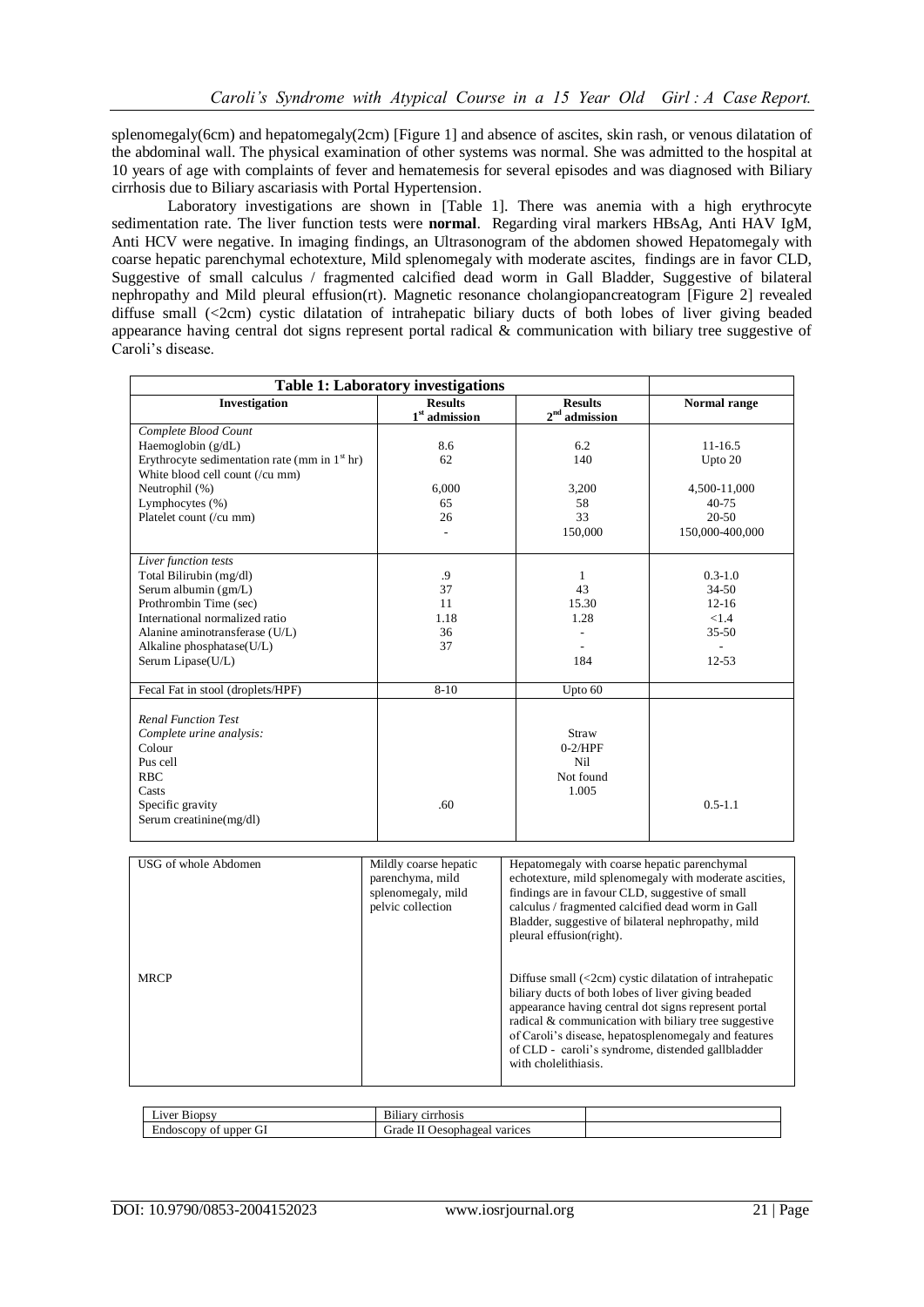

Figure 1: Shows there is presence of hepatosplenomegaly

Figure 2: Diffuse small  $($ <2cm) cystic dilatation of intrahepatic biliary ducts of both lobes of liver giving beaded appearance having central dot signs represent portal radical & communication with biliary tree suggestive of Caroli's disease, hepatosplenomegaly and features of CLD, Caroli's syndrome, distended gallbladder with cholelithiasis.

# **III. Discussion**

Caroli described the disease in 1958 and is congenital segmental dilatation of large intra-hepatic duct where Caroli syndrome is, which is more common, congenital segmental dilatation of small intra-hepatic biliary ducts and congenital hepatic fibrosis. This malformation may either segmental or diffuse and may be limited to one lobe of the liver [6]. It is a portal tract lesion of ductal plate malformation. If there is pure ductal ectasia then it is called Caroli disease but if involved small biliary ducts then it is called Caroli's syndrome that contains congenital hepatic fibrosis. It is usually associated with ARPKD and rarely ADPKD but some studies found its relation with a choledochal cyst, so then it is considered as a part of the choledochal cyst [6,8]. Caroli has two forms of congenital dilatation. One is congenital intrahepatic biliary dilatation that manifested as intermittent crampy abdominal pain, with or without jaundice, probably due to biliary stasis or stone formation [4,11]. There is repeated attack of intrahepatic stone formation and cholangitis with liver abscess, septicemia and death, hepatomegaly, steatorrhoea, portal hypertension and renal fibrocystic disease, renal tubular ectasia, part of the spectrum of renal fibropolycystic disease that manifests as hematuria, renal stones, infection, azotemia, and hypertension.[9,10].

In laboratory and radiological investigation of Caroli disease, the level of alkaline phosphatase and direct bilirubin maybe increase. The level of transaminases may normal but can be high when there is progressive hepatic fibrosis in the case of Caroli syndrome[6,7]. Leukopenia and thrombocytopenia on complete blood count in case of hypersplenism[5.6]. The final diagnosis is confirmed by histopathology, but current noninvasive imaging tools, such as ultrasonography (USG) in expert hand, computed tomography (CT), and magnetic resonance imaging (MRI) are considered to be the first-line diagnostic modalities. The ultrasound shows, saccular or spindle-shaped cystic dilations predominant around the hepatic hilum without any underlying obstacle, which communicate with the rest of the biliary tree[9,10]. It is also a very good technique for intrahepatic stone. Also, the liver shows the change of portal hypertension with splenomegaly. The characteristics findings in CT are saccular or tubular dilatation of intrahepatic bile ducts, intraluminal bulbular protrusions, bridge formation across dilated bile ducts resembling internal septa, within the dilated bile ducts and portal radicles-if seen in axial projection- appear as tiny, hyperechogenic structure, centrally there is dilated bile ducts named as "central dot"[5,6,7]. Occasionally it shows nonspecific presentation like oral or intravenous cholangiography may show intrahepatic stones. Although a mixed form is seen predominant fibrosis is congenital hepatic fibrosis and predominant cystic dilatation is Caroli disease.

In our case, a 15-years-old girl presented with diffuse dull intermittent pain in the right upper quadrant of the abdomen for 7 days, associated with high-grade intermittent fever and vomiting for several episodes. . She gave a history of nasal bleeding for two episodes in the last 2 days. On examination a soft non-tender